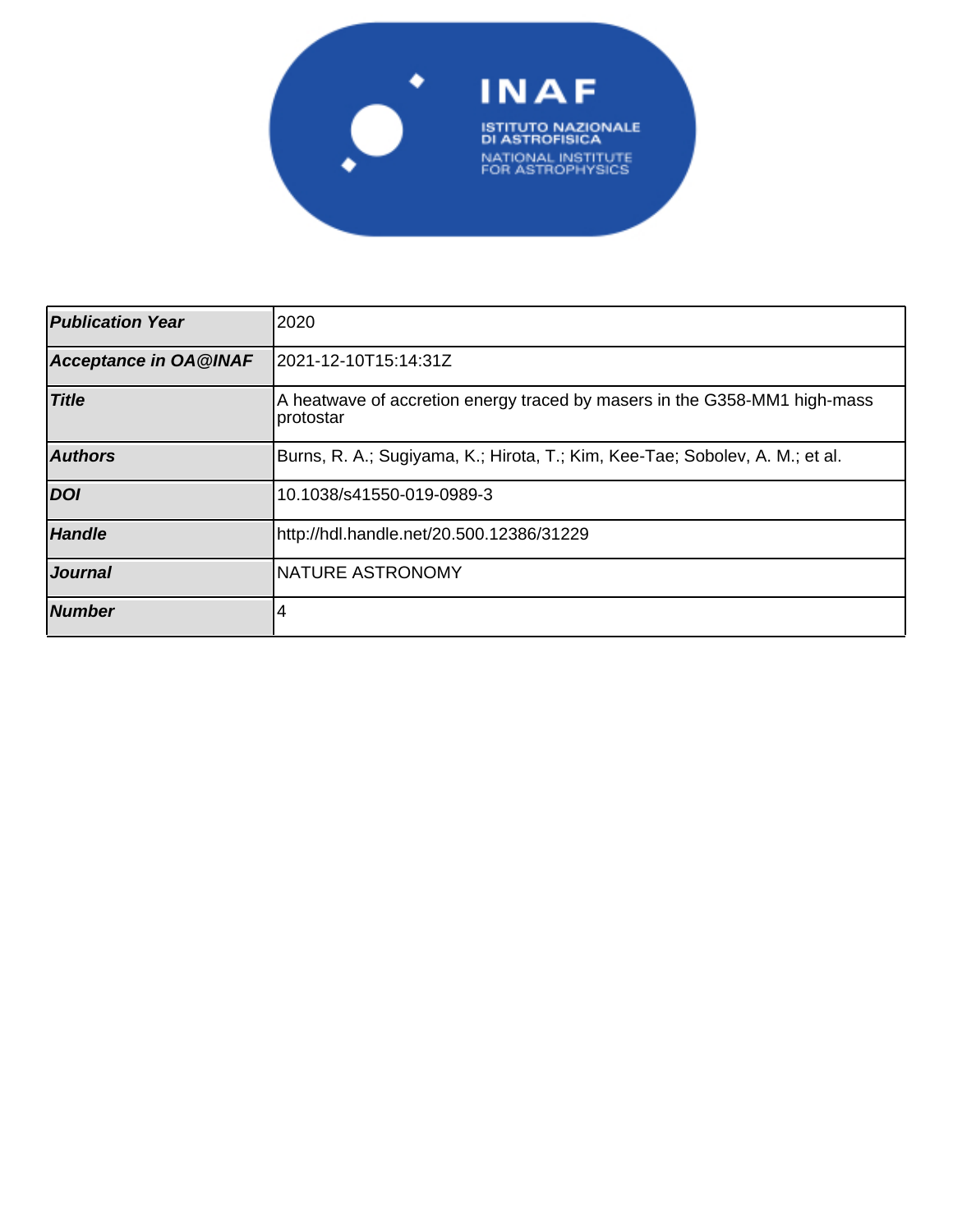## <sup>1</sup> Riding the heatwave: account of the G358.93-0.03 maser flare.

- R. A. Burns,<sup>1,2\*</sup>, K. Sugiyama,<sup>1,3</sup> T. Hirota,<sup>1</sup> K. Kim,<sup>2</sup> A. M. Sobolev,<sup>4</sup> B. Stecklum,<sup>5</sup>
- G. C. MacLeod,  $6,7$  G. Orosz,  $8,9$  S. P. Ellingsen,  $8$  L. Hyland,  $8$  Y. Yonekura,  $3$
- $\mathfrak{g}$ A. Caratti o Garatti,<sup>11</sup> C. Brogan,<sup>12</sup> T. Hunter,<sup>12</sup> C. Philips<sup>13</sup> J. O. Chibueze,<sup>14,15</sup> W. Baan,<sup>16</sup>
- H. Linz,<sup>17</sup> S. P. van den Heever<sup>6</sup> J. Eislöeffel,<sup>4</sup> G. Surcis,<sup>18</sup> M. Olech,<sup>19</sup> B. Kramer<sup>10,20</sup>
- Mizusawa VLBI Observatory, National Astronomical Observatory of Japan, 2-21-1 Osawa, Mitaka, Tokyo 181-8588, Japan
- Korea Astronomy and Space Science Institute, 776 Daedeokdae-ro, Yuseong-gu, Daejeon 34055, Republic of Korea
- <sup>3</sup>NARIT, 260 M.4, T. Donkaew, Amphur Maerim, Chiang Mai, 50180, Thailand
- <sup>4</sup>Ural Federal University, 19 Mira St. 620002, Ekaterinburg, Russia
- <sup>5</sup>Thüringer Landessternwarte, Sternwarte 5, 07778 Tautenburg, Germany
- <sup>6</sup>The University of Western Ontario, 1151 Richmond Street. London, ON N6A 3K7, Canada
- <sup>7</sup>Hartebeesthoek Radio Astronomy Observatory, PO Box 443, Krugersdorp, 1741, South Africa
- 8 School of Natural Sciences, University of Tasmania, Private Bag 37, Hobart, Tasmania 7001, Australia
- <sup>9</sup>Xinjiang Astronomical Observatory, Chinese Academy of Sciences, 150 Science 1-Street, Urumqi, Xinjiang 830011, China
- <sup>10</sup>Center for Astronomy, Ibaraki University, 2-1-1 Bunkyo, Mito, Ibaraki 310-8512, Japan <sup>11</sup>Dublin Institute for Advanced Studies, Astronomy & Astrophysics Section, 31 Fitzwilliam Place, Dublin 2, Ireland
- <sup>12</sup>NRAO, 520 Edgemont Rd, Charlottesville, VA, 22903, USA
- <sup>13</sup>Australia Telescope National Facility, CSIRO, PO Box 76, Epping NSW 1710, Australia
- <sup>14</sup> Space Research Unit, Physics Department, North West University, Potchefstroom 2520, South Africa
- 22 <sup>15</sup>Department of Physics and Astronomy, Faculty of Physical Sciences, University of Nigeria, Carver Building,
- 1 University Road, Nsukka, Nigeria
- $^{16}\rm{N}$ etherlands Institute for Radio Astronomy, Dwingeloo, The Netherlands
- <sup>17</sup>Max Planck Institute for Astronomy, Königstuhl 17, 69117 Heidelberg, Germany
- <sup>18</sup> INAF Osservatorio Astronomico di Cagliari, Via della Scienza 5, 09047 Selargius, Italy
- <sup>19</sup>Centre for Astronomy, Faculty of Physics, Astronomy and Informatics, Nicolaus Copernicus University, Grudziadzka 5, 87-100 Torun, Poland
- <sup>20</sup>Max-Planck-Institut für Radioastronomie, Auf dem Hügel 69, 53121 Bonn, Germany

 High-mass stars are thought to accumulate much of their mass via short, infrequent bursts of disk-aided accretion [1; 2]. Such accretion events are rare and difficult to observe directly but are known to drive enhanced maser emission [3; 4]. In this Letter we report high-resolution, multi-epoch methanol maser observations toward G358.93-0.03 which reveal a new phenomenon; the sub-luminal propagation of a thermal radiation "heat-wave" emanating from an accreting high-mass proto-star. The extreme transformation of the maser emission implies a sudden intensification of thermal infrared radiation from within the inner (40 mas, 270 au) region. Subse- quently, methanol masers trace the radial passage of thermal radiation through the environment at 4-8% the speed of light. Such a high translocation rate contrasts 40 with the  $\leq 10$  km s<sup>-1</sup> physical gas motions typically observed with VLBI arrays. This scenario can readily be attributed to an accretion event in the high-mass proto- star G358.93-0.03-MM1. While being the third case in its class, G358.93-0.03-MM1 exhibits unique attributes hinting at a possible 'zoo' of accretion burst types. These results promote the advantages of maser observations in understanding high-mass star formation, both through single-dish maser monitoring campaigns and via their

international cooperation as VLBI arrays.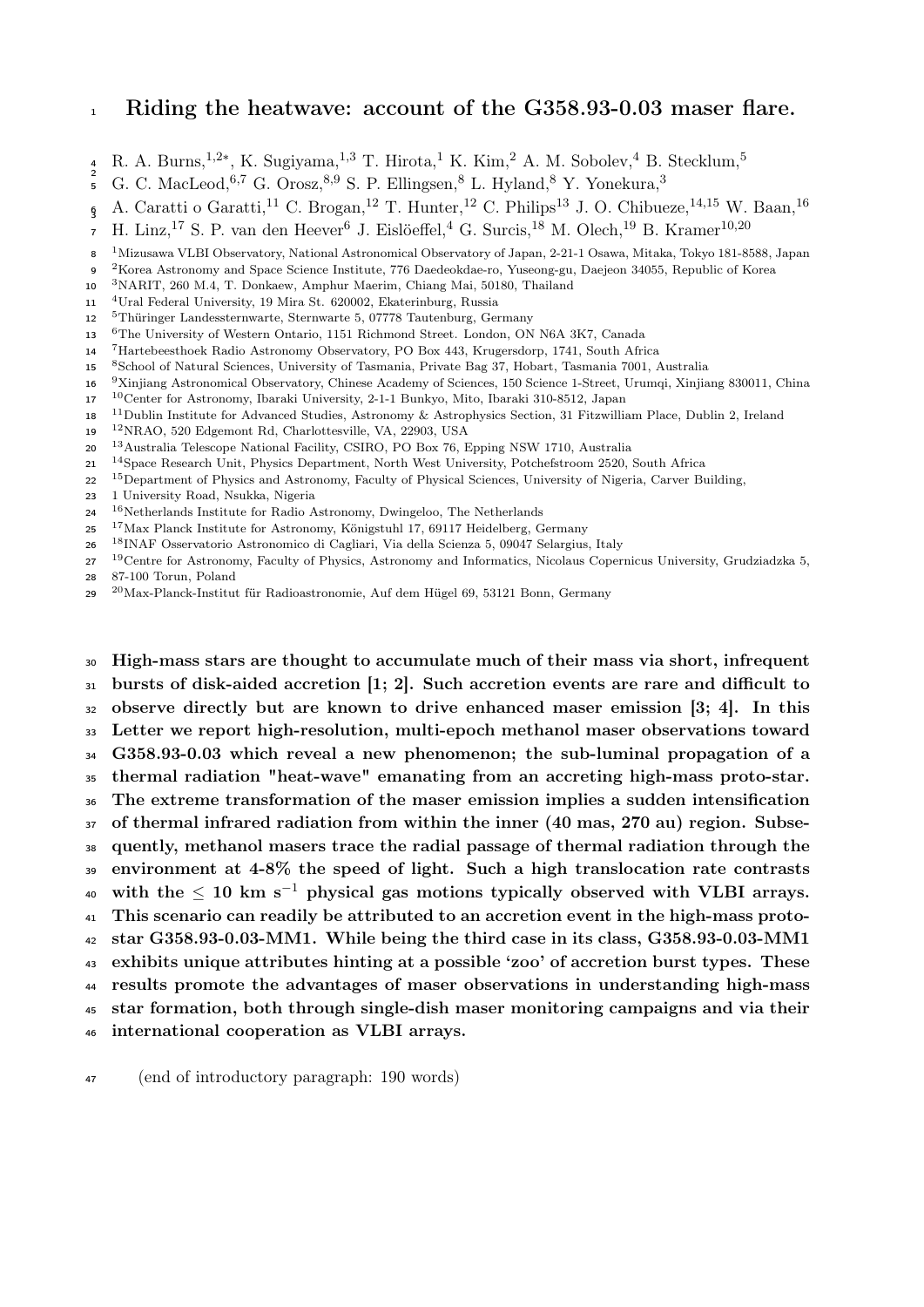48 Masers provide a novel approach to investigating accretion bursts [3; 4]. The  $5<sub>1</sub> \rightarrow 6<sub>0</sub> A<sup>+</sup>$ 

 methanol transition at 6.7 GHz being of particular suitability as it arises in the  $_{50}$  presence of far-infrared radiation from warm ( $>100$  K) dust and high gas densities

 $_{51}$   $(10^{5-8} \text{ cm}^{-3})$  [5], making it a sign-post of high-mass star formation [6]. It has been

seen to trace rotating disks and tori [7; 8; 9], and actively responds to changes in

its local environment [10].

 G358.93-0.03 was discovered by its 6.7 GHz methanol maser in the Methanol Multibeam survey [11], conducted in 2006. The early 6.7 GHz spectrum showed several  $< 10$  Jy peaks in  $_{56}$  the velocity range of -22.0 to -14.5 km s<sup>-1</sup>. In January 2019 a flare of the 6.7 GHz methanol maser at -15.9 km s<sup>-1</sup> was identified [12] using the Hitachi 32m telescope [13], prompting intensive monitoring and follow-up observations across a wide range of facilities. These observations, so coordinated by the Maser Monitoring Organisation  $(M2O<sup>1</sup>)$  constitute the first observational campaign conducted during an accretion burst in a high-mass star.

 Early results from target of oportunity observations with the SMA, ALMA [14] the ATCA [15], the VLA [16; 17] and SOFIA [18] have already been established. These contemporary works have revealed striking temporal behavior [19; 14], rich and dynamic hot core chemistry [15; 14], complex maser emission [14; 17; 16] and a kinematic signature indicating possible expansion [14]. The (sub)mm dust continuum uncovered a cluster environment, with the 66 most luminous source  $(L_{bol} = 5700 - 22000 L_0)$ , G358.93-0.03-MM1 (hereafter "G358-MM1"),  $\epsilon_7$  being the counterpart to the aforementioned flare activity [14]. An enhancement in the far infrared continuum of this source confirms that an accretion burst has occurred [18].

 Using hot core thermal tracers [14] adopt a line of sight velocity in the Local Standard of Rest  $v_{\text{LSR}} = -16.5 \pm 0.3 \text{ km s}^{-1}$ , and estimate a kinematic distance of  $D = 6.75_{-0.68}^{+0.37}$  kpc using a Bayesian statistics Galactic distance estimation tool [20]. Gaia parallaxes of visible stars within a 0.25 arcminute field around G358 had distance estimates within 5 kpc [21]. Assuming that such stars are foreground to the G358 high-mass star forming region imposes a lower distance limit which is consistent with the kinematic distance.

 As part of the M2O-lead campaign we initiated VLBI (very long baseline inter- ferometry) observations to contribute the highest angular resolution view of masers during the G358-MM1 maser flare. Two VLBI observations of the 6.7 GHz methanol maser were conducted with the Australian long baseline array (LBA) shortly fol- lowing the discovery of the maser burst (see Methods). Spectral profiles delineating 81 both auto- and cross-correlations for each epoch are presented in Figure 1, in which  $_{\text{82}}$  emission is appears in the velocity range of -14.3 to -20.5 km s<sup>-1</sup>; centered near the source systemic velocity [14].

 Auto-correlation spectra are sensitive to all emission within the arcminute scale primary beams of the VLBI array elements. Contrarily, cross-correlation spectra are exclusively sensitive to compact gas, on scales similar to the VLBI array synthe- sised beam (a few milliarcseconds). The similarity of the auto- and cross-correlation spectral profiles implies a common origin and similar spatio-kinematics of the maser gas at both extended and compact scales. Comparison of the auto-correlation and cross-correlation flux densities indicate that at least 90% of the maser emission in G358-MM1 originates from gas at angular scales larger than the synthesised beam of the LBA (see Table 1). Generally, maser emission in G358-MM1 rapidly evolves toward a more complex spectral profile with most features increasing in flux density by several times their initial values.

 Phase referenced, astrometric positions of the masers around G358-MM1 are shown in Fig- ure 2, in which the white cross indicates the peak of the millimeter core detected by ALMA at 97  $(RA, DEC) = (17:43:10.1014, -29:51:45.693; [14])$ . Despite significant changes across the two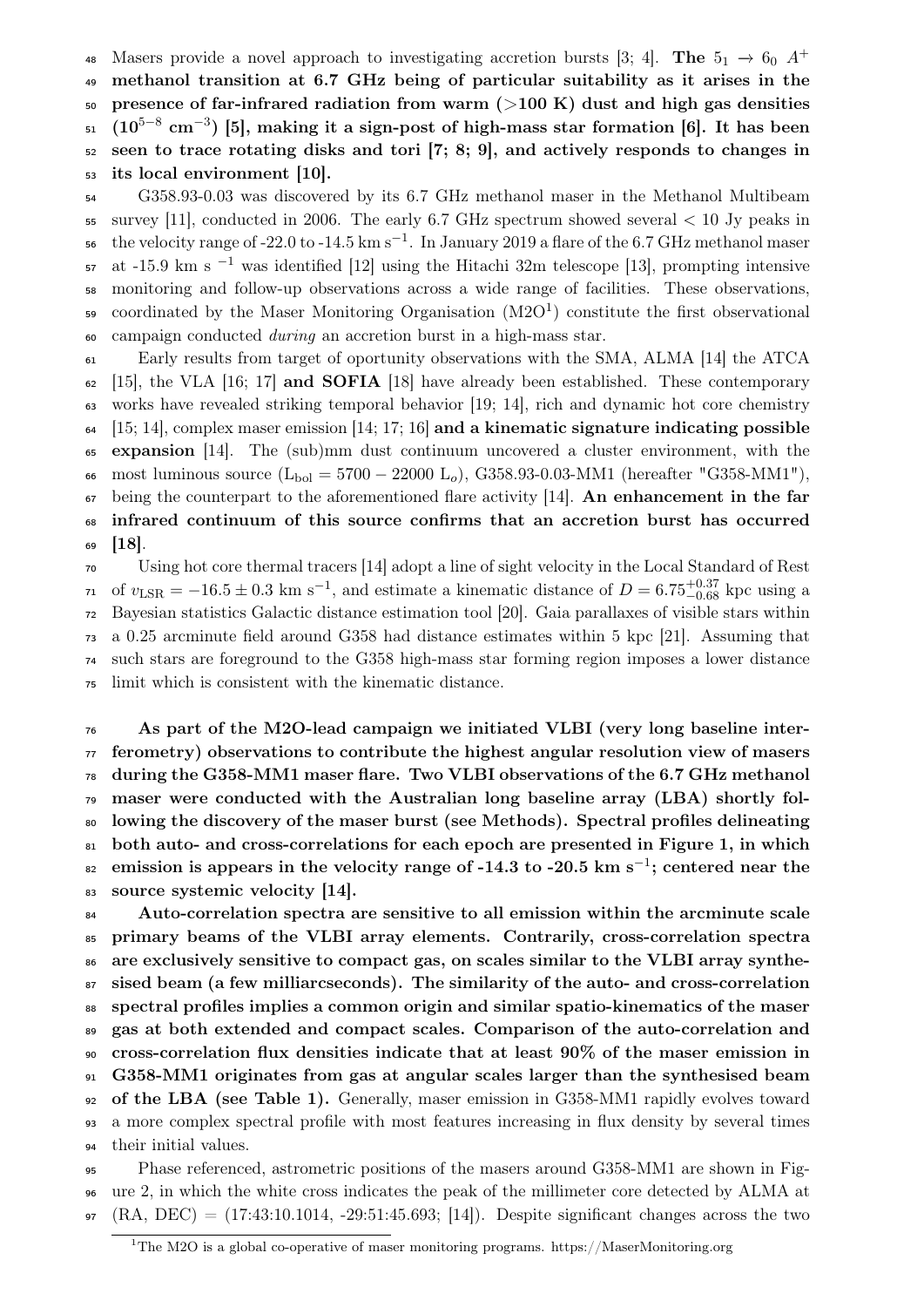

Figure 1: Spectral profiles of the 6.7 GHz methanol maser emission in G358-MM1. Above depicts a comparison of the auto- and cross-correlation profiles with the cross-correlation data shown below. The dashed line indicates the source systemic velocity.

 epochs, the 6.7 GHz methanol maser emission in G358-MM1 is generally arranged in a ring-like structure roughly centered on the position of the millimeter core. By the very nature of maser emission detections are biased toward regions of longest velocity-coherent path length along the line of sight. As such, the ring-like structures likely represent 2D projections of a 3D shell centered on G358-MM1.

 The most striking aspect of the VLBI data is the rapid transformation of the methanol maser 104 distribution. Circles fit to the spot maps (Figure 3 right) delineate radii of 40 mas and 77 mas (260 and 520 au) in the first and second epochs respectively, corresponding to a translocation of 1 mas/day in the NW direction, 2 mas/day in the SE direction and an average radial expansion of 1.5 mas/day generally progressing outward from a position near the MM1 continuum peak [14].

 Considering the short period between observations (26 days), spatial evolution of the maser emission must be dominated by local phenomena (∼ mas/day) with no significant contribution 111 expected from Galactic systemic apparent proper motions ( $\sim$  mas/yr).

Translocation rates of 1-2 mas/day, correspond to 11,700 to 23,400 km s<sup>-1</sup> at the source's kinematic distance of 6.75 kpc, equivalent to 0.04 to 0.08c. Methanol does not achieve  $_{114}$  high gas phase abundance in the presence of shocks faster than 10 km s<sup>-1</sup> [22], therefore such a fast morphological transformation can not be attributed to physical motions of methanol gas clouds. Instead, it is suitably explained by the sequential creation and quenching of maser emitting regions at ever increasing radii, as the conditions favorable to maser production [5] propagate outward from an origin at G358-MM1.

119 A sudden production and subsequent propagation of thermal heating, **emanating from** the inner 270 au region in G358-MM1, can readily be explained under the hypothesis of an accretion 121 event in which enhanced far infrared radiation drives the production of  $5<sub>1</sub> \rightarrow 6<sub>0</sub> A<sup>+</sup>$  methanol masers.. The propagation progresses as a random-walk of the energy transfer by dust absorption and re-emission. The mean free path of photons becomes small at high optical depths, and energy absorption in the melting of ice mantles can further slow radiative transfer, leading to subluminal propagation (see [23]).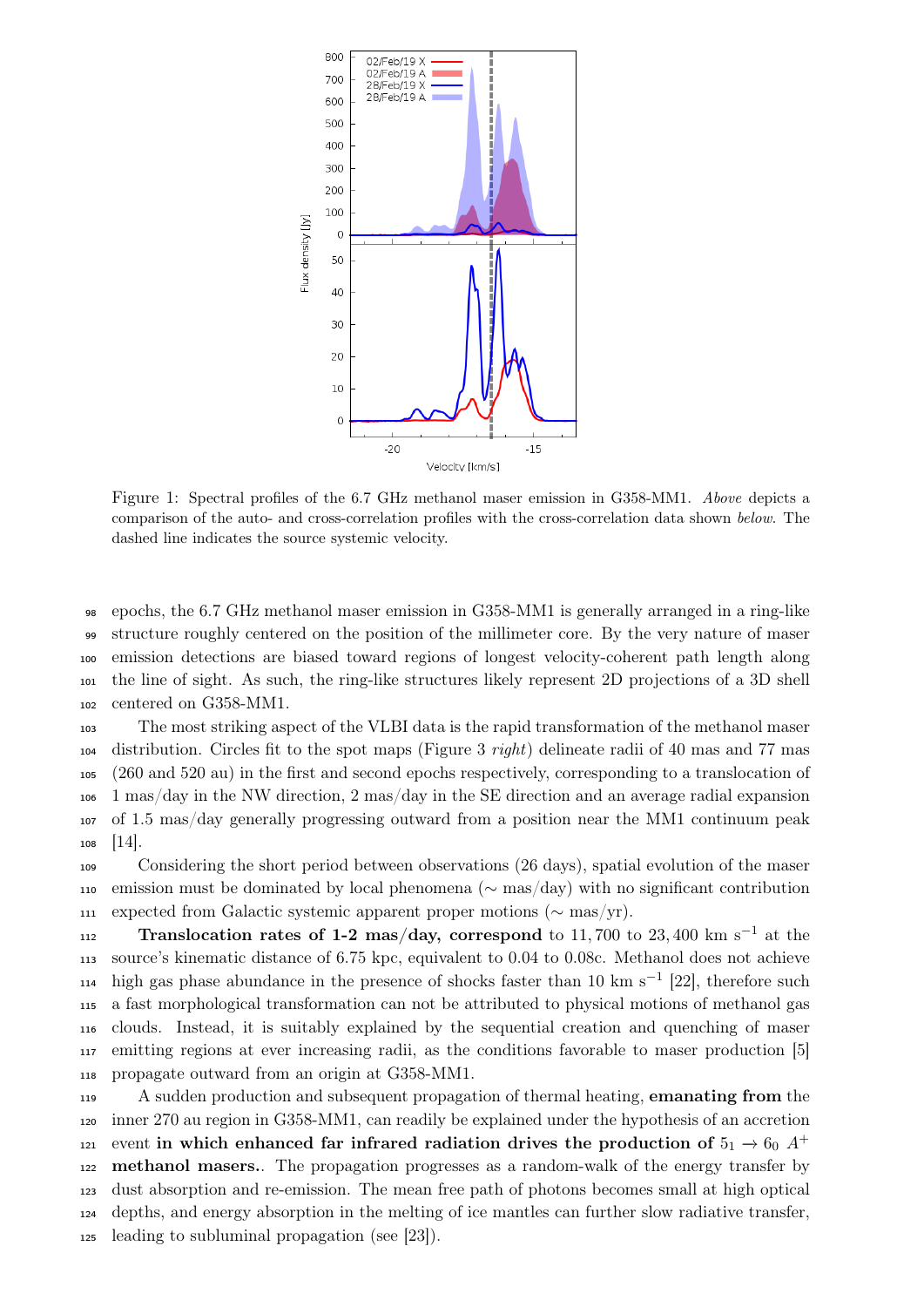

Figure 2: Zero'th (contours) and first (colours) moment maps of the 6.7 GHz methanol maser emission in G358-MM1. Left shows the distribution of emission during the VX026A epoch while right shows that of VX026C, taken 26 days later. Contours increase by factors of 2 multiples of the first contour at 2 Jy beam<sup>-1</sup> km s<sup>-1</sup>. The white cross indicates the position of the brightest millimeter continuum peak of the G358-MM1 region from [14].

 Alternative explanations for the phenomena seen in G358-MM1, including super- /nova and changes in the geometry and/or radiation of a high-mass protostellar system, fail to explain the global flux increase in all velocity components of the maser emission, its temporal behavior and rapid morphological changes, and the accompanying FIR enhancement. All of which are consistent with the accretion burst hypothesis.

 High-mass protostars may be facilitated in achieving their necessarily high accretion rates by disk-aided inward transport of material and a reduction of the stellar UV radiation. The latter may be induced via non-continuous accretion mechanisms [24] which cause a bloating of the stellar radius and a subsequent reduction in its effective temperature [25]. Such 'episodic accretion' is exemplified by the FUori and EXori class of low-mass protostars (reviewed in [24]) and, despite differences in the initial conditions, timescales, environments and protostellar radiation fields present in low- and high-mass protostars [26], episodic **accretion** is quickly becoming considered a necessary component of high-mass star formation [1; 2]. Accretion bursts were identified retrospectively in high-mass protostars S255NIRS3 [27] and NGC6334I-MM1 [28] and the behavior has been inferred indirectly via outflow ejection histories[29].

 The G358-MM1 accretion burst contrasts to the those of S255NIRS3 [27] and NGC6334I-MM1 [28] in that no clear enhancements in the near- and mid-infrared, were confirmed [14; 18]. The former can be explained by a high opacity in the immediate surroundings of the high-mass protostar, and the latter implying a sub- sequent failure to sufficiently heat the dust in the disk mid-plane. This may be due to a less substantial mass transfer, leading to less intense accretion luminosity. Indeed, S255NIRS3 exhibited a bolometric luminosity increase of a factor of 4 while that of NGC6334I increased by a of 10, despite a common underlying mechanism. The G358-MM1 event may therefore represent a new discovery amongst a 'zoo' of high-mass protostar accretion burst varieties. It is likely that this class of events will diversify as more follow-up investigations of accretion bursts are reported.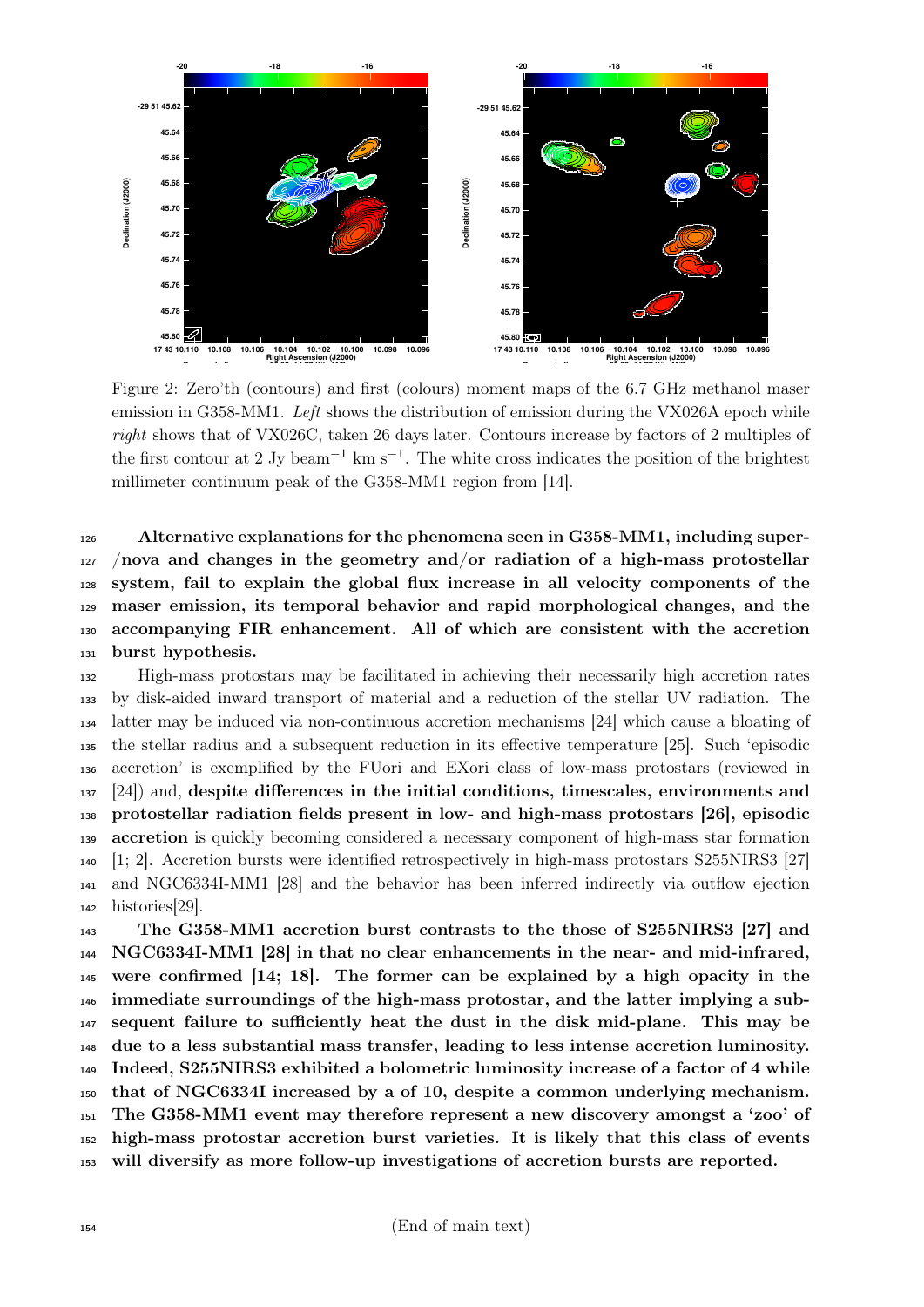

Figure 3: (Left) A schematic model of the maser distribution and evolution in an accreting star-disk system. Right Spot maps detailing the evolution of methanol maser emission in G358-MM1 where the upper and lower panels illustrate the data of VX026A (2nd Feb 2019) and VX026C (28th Feb 2019), respectively. Directional offsets are stated with respect to the coordinate (RA, DEC) = (17:43:10.1014, -29:51:45.693). The dark rings delineate the fits to each epoch, while the grey ring indicates the extent of the VX026A masers at the epoch of VX026C.

## <sup>155</sup> Methods

Target of opportunity observations were requested to the Australian long baseline array  $(LBA)^2$ 156 <sup>157</sup> on January the 28th 2019 in response to reports from the M2O of the 6.7 GHz burst event [12]. <sup>158</sup> Two VLBI epochs were granted. The array parameters for which are described in Table 1

 Observations consisted of phase reference cycles between G358-MM1 and two phase reference sources, J1744-3116 and J1743-3058, interchangeably, with a 4.5 min cycle time. Each hour, scans were made of bright calibration sources 3C273, PKS B1934-638, NRAO530, which were also used to phase-up the ATCA. Two 16 MHz channels of dual circular polarisation data were recorded with 2 bit, Nyquist sampling, corresponding to a data rate of 128 Mbps. Data were correlated with a 2 second accumulation period at the Pawsey correlator center using DiFX [30]. Two passes were performed, one comprising the full bandwidth correlated at 32 spectral points per channel, and one single 'zoom band' of 4 MHz, centered on the maser peak, with 4096 spectral points corresponding to frequency and velocity spacings of 0.977 kHz, and 0.045  $km s^{-1}$ . Full Stokes correlation products were computed.

169 Data were calibrated using the AIPS software package<sup>3</sup>. Individual station gains were cali- brated by scaling the auto-correlation spectrum of the maser to match contemporaneous mon- itoring data provided by the M2O. Absolute flux density calibration is considered accurate to 20%. Bandpass subtracted auto- and cross-correlated spectra for both epochs are shown in Figure 1.

 Delay calibration was performed using 3C273, PKS B1934-638 and NRAO530 and solutions applied to all sources. Phase calibration was established using the maser data and refined by self calibration to remove the effects of source structure. The solutions were then applied to J1744- 3116 and J1743-3058, thereby establishing the coordinates of the maser source with respect

<sup>&</sup>lt;sup>2</sup>The Long Baseline Array is part of the Australia Telescope National Facility which is funded by the Australian Government for operation as a National Facility managed by CSIRO.

<sup>3</sup>Astronomical Image Processing System, http://www.aips.nrao.edu/index.shtml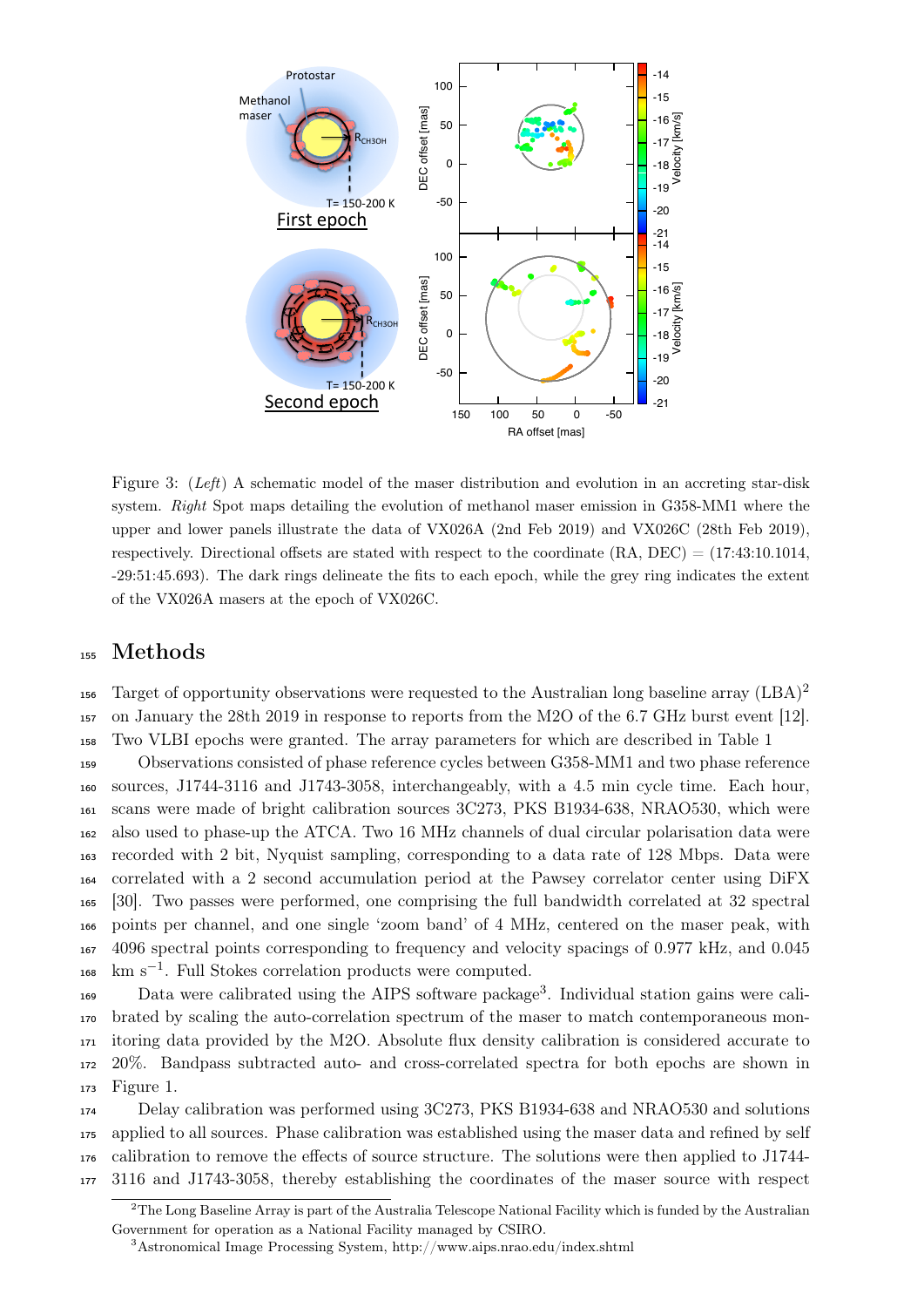to the International Celestial Reference Frame to within  $\pm 3$  milli-arcseconds (mas). During imaging the data were weighted to produce a comparable synthesised beam shape across the two epochs. Zero'th and first moment maps (Figure 2) were produced for both epochs in which a channel dependent noise cutoff was applied to remove any side-lobe emission. Finally, two dimensional Gaussian functions were fit to each maser emitting region to produce the spot maps shown in Figure 3.

| Table 1: Summary of the observations |             |                |                              |                     |  |
|--------------------------------------|-------------|----------------|------------------------------|---------------------|--|
| Obs. code                            | Obs. date   | Duration [hrs] | <b>Stations</b>              | Synth. beam [mas]   |  |
| VX026A                               | 2 Feb 2019  | 11             | ATCA, Ceduna, Hartebeesthoek | $10.17 \times 2.96$ |  |
|                                      |             |                | Hobart, Mopra, Warkworth     |                     |  |
| $\rm VX026C$                         | 28 Feb 2019 | 13             | ATCA, Ceduna, Parkes         | $8.56 \times 3.64$  |  |
|                                      |             |                | Hobart, Mopra, Warkworth     |                     |  |

Acknowledgements

 RB acknowledges support through the EACOA Fellowship from the East Asian Core Observa-tories Association.

 This work was supported by JSPS KAKENHI Grant Number JP19K03921. TH is financially supported by the MEXT/JSPS KAKENHI Grant Numbers 16K05293 and 17K05398.

 SPE, GO and LH acknowledge the support of ARC Discovery Project (project number 190 DP180101061).

 This work was supported by resources provided by the Pawsey Supercomputing Centre with funding from the Australian Government and the Government of Western Australia.

## References

- [1] D. Stamatellos, A. P. Whitworth and D. A. Hubber, The Importance of Episodic Accretion for Low-mass Star Formation, ApJ 730 (2011) 32 [1103.1378].
- [2] D. M.-A. Meyer, E. I. Vorobyov, R. Kuiper and W. Kley, On the existence of accretion-driven bursts in massive star formation, MNRAS 464 (2017) L90 [1609.03402].
- [3] T. R. Hunter, C. L. Brogan, G. C. MacLeod, C. J. Cyganowski, J. O. Chibueze, R. Friesen et al., The Extraordinary Outburst in the Massive Protostellar System NGC 6334I-MM1: Emergence of Strong 6.7 GHz Methanol Masers, ApJ 854 (2018) 170 [1801.02141].
- [4] G. C. MacLeod, D. P. Smits, S. Goedhart, T. R. Hunter, C. L. Brogan, J. O. Chibueze et al., A masing event in NGC 6334I: contemporaneous flaring of hydroxyl, methanol, and water masers, MNRAS 478 (2018) 1077 [1804.05308].
- [5] D. M. Cragg, A. M. Sobolev and P. D. Godfrey, Models of class II methanol masers based on improved molecular data, MNRAS 360 (2005) 533 [astro-ph/0504194].
- [6] S. L. Breen, S. P. Ellingsen, J. L. Caswell and B. E. Lewis, 12.2-GHz methanol masers towards 1.2-mm dust clumps: quantifying high-mass star formation evolutionary schemes, MNRAS 401 (2010) 2219 [0910.1223].
- [7] A. Bartkiewicz, M. Szymczak, H. J. van Langevelde, A. M. S. Richards and Y. M. Pihlström, The 210 diversity of methanol maser morphologies from VLBI observations, A&A 502 (2009) 155 [0905.3469].
- [8] A. Bartkiewicz, M. Szymczak and H. J. van Langevelde, European VLBI Network imaging of 6.7 GHz methanol masers, A&A 587 (2016) A104 [1601.03197].
- [9] S. P. Ellingsen, Methanol Masers: Reliable Tracers of the Early Stages of High-Mass Star Formation, ApJ 638 (2006) 241 [astro-ph/0510218].
- [10] K. Fujisawa, N. Aoki, Y. Nagadomi, S. Kimura, T. Shimomura, G. Takase et al., Observations of the bursting activity of the 6.7 GHz methanol maser in G33.641-0.228, PASJ 66 (2014) 109 [1408.3695].
- 219 [11] J. L. Caswell, G. A. Fuller, J. A. Green, A. Avison, S. L. Breen, K. J. Brooks et al., The -GHz methanol multibeam maser catalogue - I. Galactic Centre region, longitudes 345 to 6, MNRAS 404
- (2010) 1029 [1002.2475].